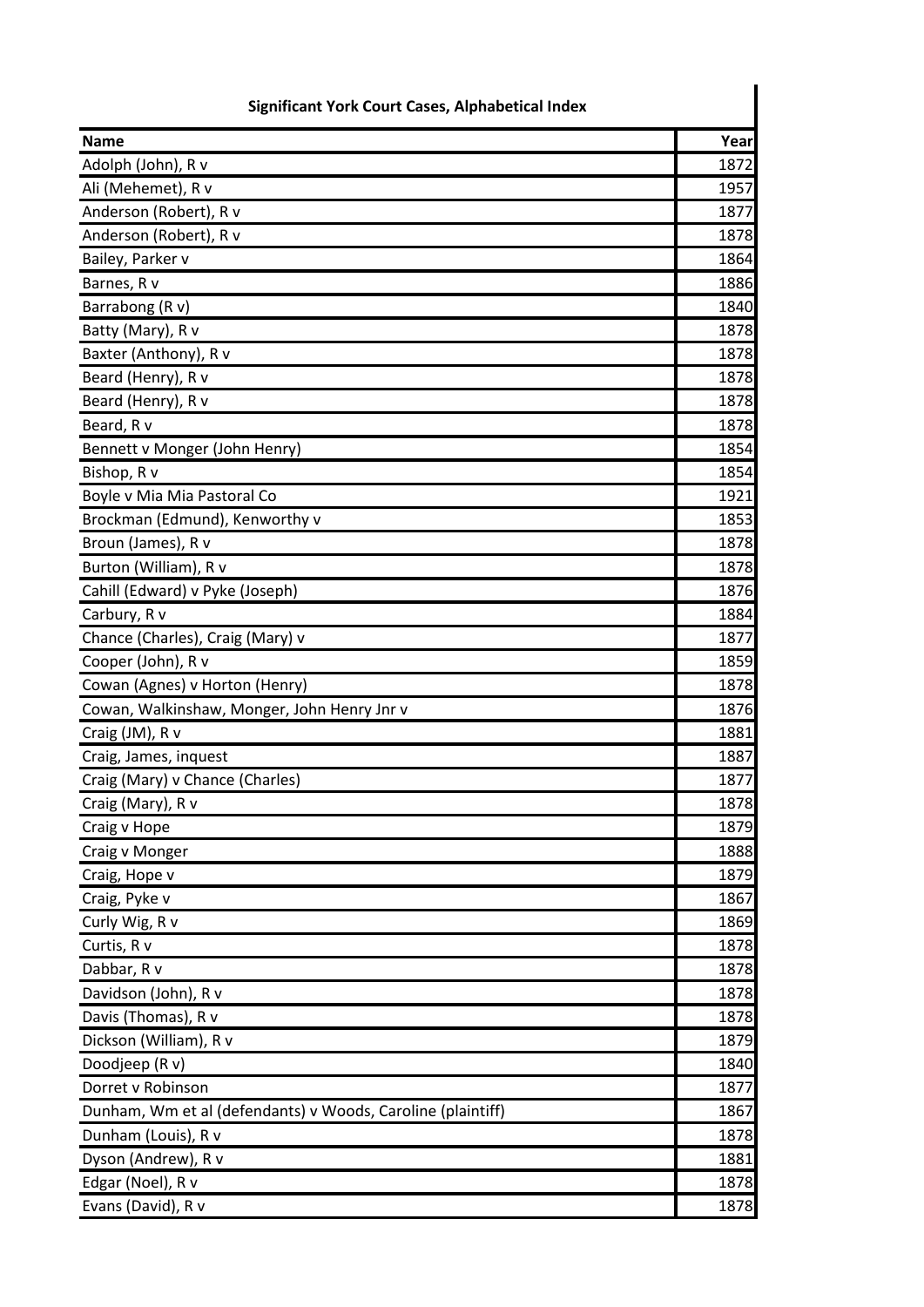| Eyre $(R H)$ , $R V$                                        | 1884 |
|-------------------------------------------------------------|------|
| Farmer (Charles), R v                                       | 1881 |
| Fields (John), R v                                          | 1878 |
| Fitt (James), Snr, R v                                      | 1869 |
| Fleming, R v                                                | 1886 |
| Gibbons (Patrick), R v                                      | 1890 |
| Gibbs (Henry), R v                                          | 1878 |
| Goswell, R v                                                | 1874 |
| Graham (William), R v                                       | 1864 |
| Green (Jane), R v                                           | 1840 |
| Greig (David), R v                                          | 1878 |
| Hammond (Frederick), R v                                    | 1879 |
| Harrington (James) v Knott (William)                        | 1878 |
| Heal, Jane v Mellersh, Thomas                               | 1842 |
| Hogan (Sarah Ann) v Hogan (Stephen)                         | 1891 |
| Hogan (Stephen), Hogan (Sarah Ann) v                        | 1891 |
| Hogan (Stephen), R v                                        | 1879 |
| Hogan (Stephen), R v                                        | 1885 |
| Hogan v Knight                                              | 1843 |
| Hoops Wm et al (defendants) and Woods, Caroline (plaintiff) | 1867 |
| Hope v Craig                                                | 1879 |
| Hope, Craig v                                               | 1879 |
| Horton (Henry), Cowan (Agnes) v                             | 1878 |
| Horton and Thielemann, Pyke v                               | 1887 |
| Inkpen (George), Monger (Herbert) v                         | 1878 |
| Jones (J), Monger (JH) v                                    | 1856 |
| Keay (Donald), R v                                          | 1878 |
| Keelor (Robert), R v                                        | 1878 |
| Kelly, R v                                                  | 1886 |
| Kennedy (James), R v                                        | 1878 |
| Kenworthy v Brockman (Edmund)                               | 1853 |
| Kett, R v                                                   | 1886 |
| Knight, Hogan v                                             | 1843 |
| Knight (James), R v                                         | 1864 |
| Knott (Edwin), R v                                          | 1878 |
| Knott (William), Harrington (James) v                       | 1878 |
| Landor (Henry) v Molloy (Captain John)                      | 1844 |
| Larner, Catherine, Inquest                                  | 1863 |
| Li Ki Hong, R v                                             | 1891 |
| Lockwood (John), R v                                        | 1878 |
| Lockwood, R v                                               | 1878 |
| Lowe, Alfred, Taylor, Rebecca v                             | 1891 |
| MacLachlan v Ryan                                           | 1922 |
| Malone (Anthony), R v                                       | 1879 |
| Martin (John), R v                                          | 1878 |
| McCabe, R v                                                 | 1894 |
| McDonald (John), R v                                        | 1862 |
| McGlinn (Thomas), R v                                       | 1881 |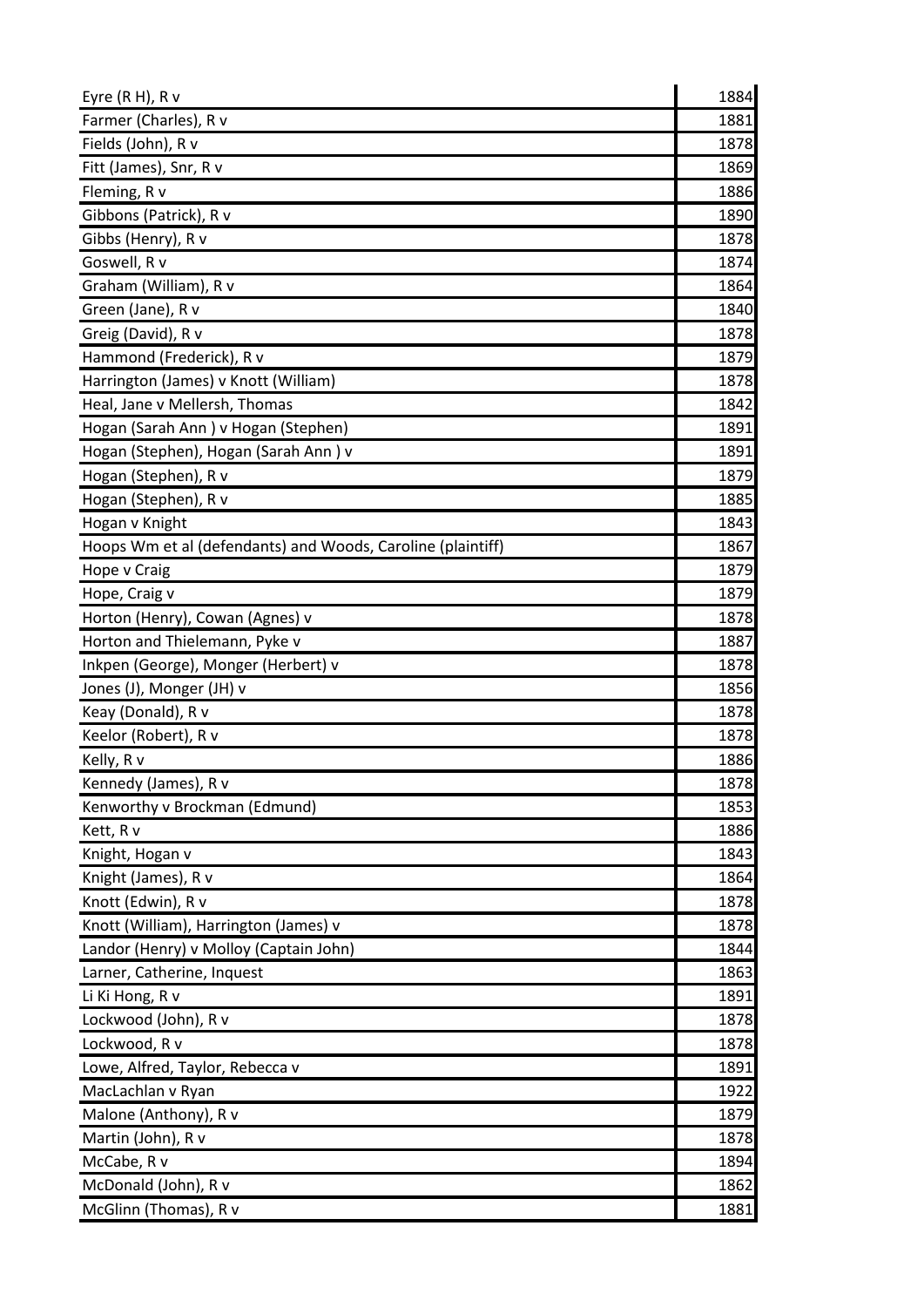| McInnes (William), R v                                                 | 1878 |
|------------------------------------------------------------------------|------|
| McMullen (William), R v                                                | 1862 |
| Mia Mia Pastoral Co, Boyle v                                           | 1921 |
| Mia Mia Pastoral Co, Ryan v                                            | 1922 |
| Mellersh, Thomas, Heal (Jane) v                                        | 1842 |
| Miller (Andrew), R v                                                   | 1862 |
| Molloy (Captain John), Landor, (Henry) v                               | 1844 |
| Molloy (Edward) v Rushforth (John)                                     | 1878 |
| Monger (Herbert) v Inkpen (George)                                     | 1878 |
| Monger (JH), Bennett v                                                 | 1854 |
| Monger (John Henry) v Jones (J)                                        | 1856 |
| Monger (John Henry), v Samson (L & W)                                  | 1842 |
| Monger (John Henry Jnr), Hoops, WW and Dunham Wm (defendants) v Woods, | 1867 |
| Caroline (plaintiff)                                                   |      |
| Monger, John Henry Jnr v Cowan, Walkinshaw and others                  | 1876 |
| Monger (Joseph) v Traylen (Rev)                                        | 1877 |
| Monger, Craig v                                                        | 1888 |
| Nonjup (Tommy), R v                                                    | 1878 |
| Nulgerbucking, R v                                                     | 1881 |
| O'Dea (John), R v                                                      | 1882 |
| Parker (E R), R v                                                      | 1877 |
| Parker v Bailey                                                        | 1864 |
| Petty, R v                                                             | 1849 |
| Povah, Charles, R v                                                    | 1869 |
| Pyke (Joseph), Cahill (Edward) v                                       | 1876 |
| Pyke v Craig                                                           | 1867 |
| Pyke v Thielemann and Horton                                           | 1887 |
| Pyke, R v                                                              | 1881 |
| R v Adolph (John)                                                      | 1878 |
| R v Ali (Mehemet)                                                      | 1872 |
| R v Anderson (Robert)                                                  | 1957 |
| R v Anderson (Robert)                                                  | 1877 |
| R v Andrews (Thomas)                                                   | 1878 |
| R v Andrews (Thomas), R v                                              | 1878 |
| R v Barnes                                                             | 1878 |
| R v Barrabong                                                          | 1886 |
| R v Batty (Mary)                                                       | 1840 |
| R v Baxter (Anthony)                                                   | 1878 |
| R v Bear (Henry)                                                       | 1864 |
| R v Beard                                                              | 1878 |
| R v Beard (Henry)                                                      | 1878 |
| R v Beard (Henry)                                                      | 1878 |
| R v Bishop                                                             | 1878 |
| R v Broun (James)                                                      | 1854 |
| R v Burton (William)                                                   | 1878 |
| R v Carbury                                                            | 1878 |
| R v Cooper (John)                                                      | 1859 |
| R v Craig (JM)                                                         | 1884 |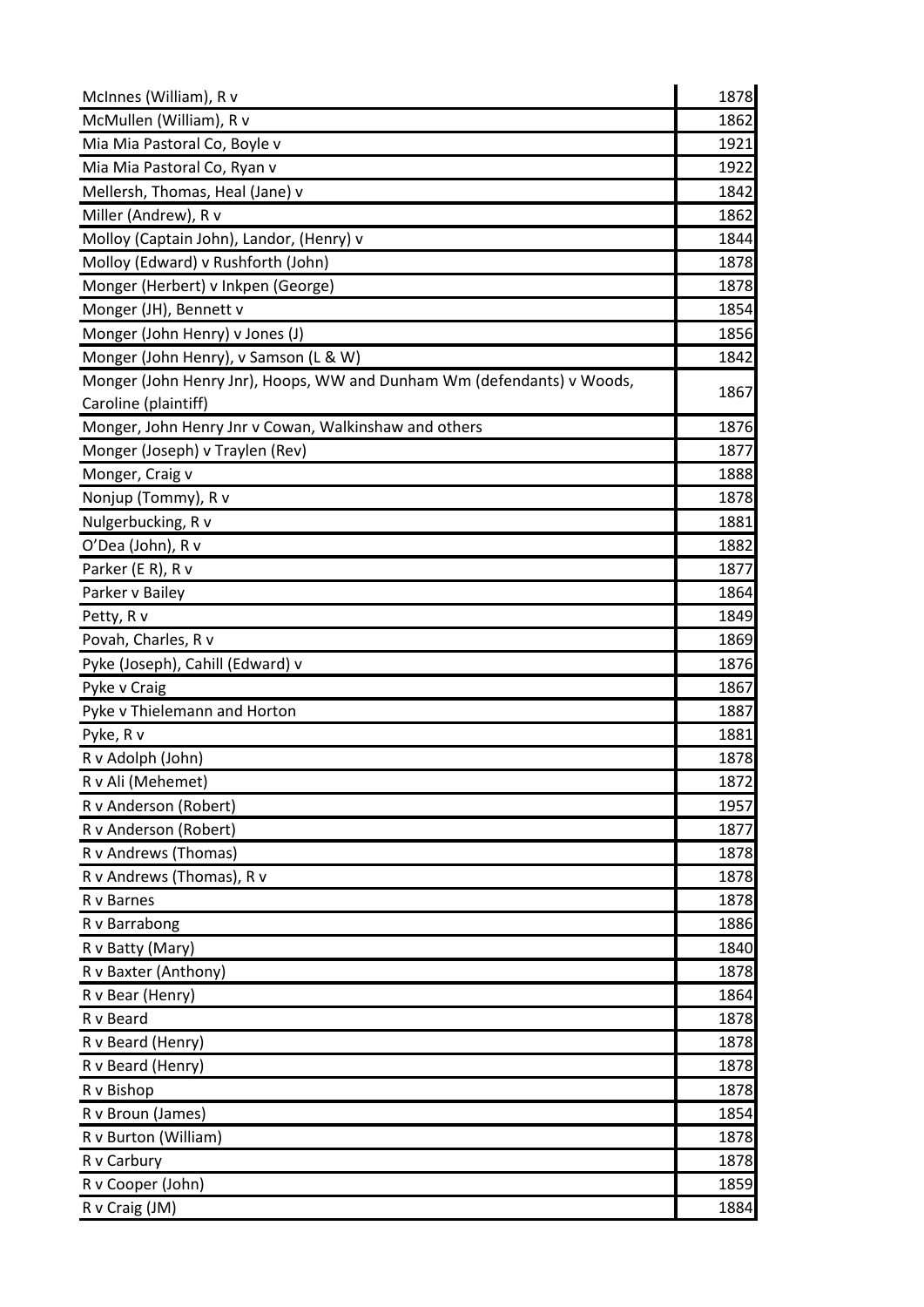| R v Craig (Mary)        | 1881 |
|-------------------------|------|
| R v Curly Wig           | 1878 |
| R v Curtis              | 1869 |
| R v Dabbar              | 1878 |
| R v Davidson (John)     | 1878 |
| R v Davis (Thomas)      | 1878 |
| R v Dickson (William)   | 1878 |
| R v Doodjeep            | 1879 |
| R v Dunham (Louis)      | 1840 |
| R v Dyson (Andrew)      | 1878 |
| R v Edgar (Noel)        | 1881 |
| R v Evans (David)       | 1878 |
| R v Eyre (R H)          | 1878 |
| R v Farmer (Charles)    | 1884 |
| R v Fields (John)       | 1881 |
| R v Fitt (James) Snr    | 1869 |
| R v Fleming             | 1878 |
| R v Gibbons (Patrick)   | 1886 |
| R v Gibbs (Henry)       | 1890 |
| R v Goswell             | 1878 |
| R v Graham (William)    | 1874 |
| R v Green (Jane)        | 1840 |
| R v Greig (David)       | 1864 |
| R v Hammond (Frederick) | 1878 |
| R v Hogan (Stephen)     | 1879 |
| R v Hogan (Stephen)     | 1879 |
| R v Keay (Donald)       | 1885 |
| R v Keelor (Robert)     | 1878 |
| R v Kelly               | 1886 |
| R v Kennedy (James)     | 1878 |
| R v Kett                | 1886 |
| R King (James)          | 1882 |
| R v Knott (Edwin)       | 1878 |
| R v Knight (James)      | 1864 |
| R v Li Ki Hong          | 1892 |
| R v Lockwood            | 1878 |
| R v Lockwood (John)     | 1878 |
| R v Malone (Anthony)    | 1879 |
| R v Martin (John)       | 1878 |
| R v McCabe              | 1894 |
| R v McDonald (John)     | 1862 |
| R v McGlinn (Thomas)    | 1881 |
| R v McInnes (William)   | 1878 |
| R v McMullen (William)  | 1862 |
| R v Miller (Andrew)     | 1862 |
| R v Nonjup (Tommy)      | 1878 |
| R v Nulgerbucking       | 1881 |
| R v O'Dea (John)        | 1882 |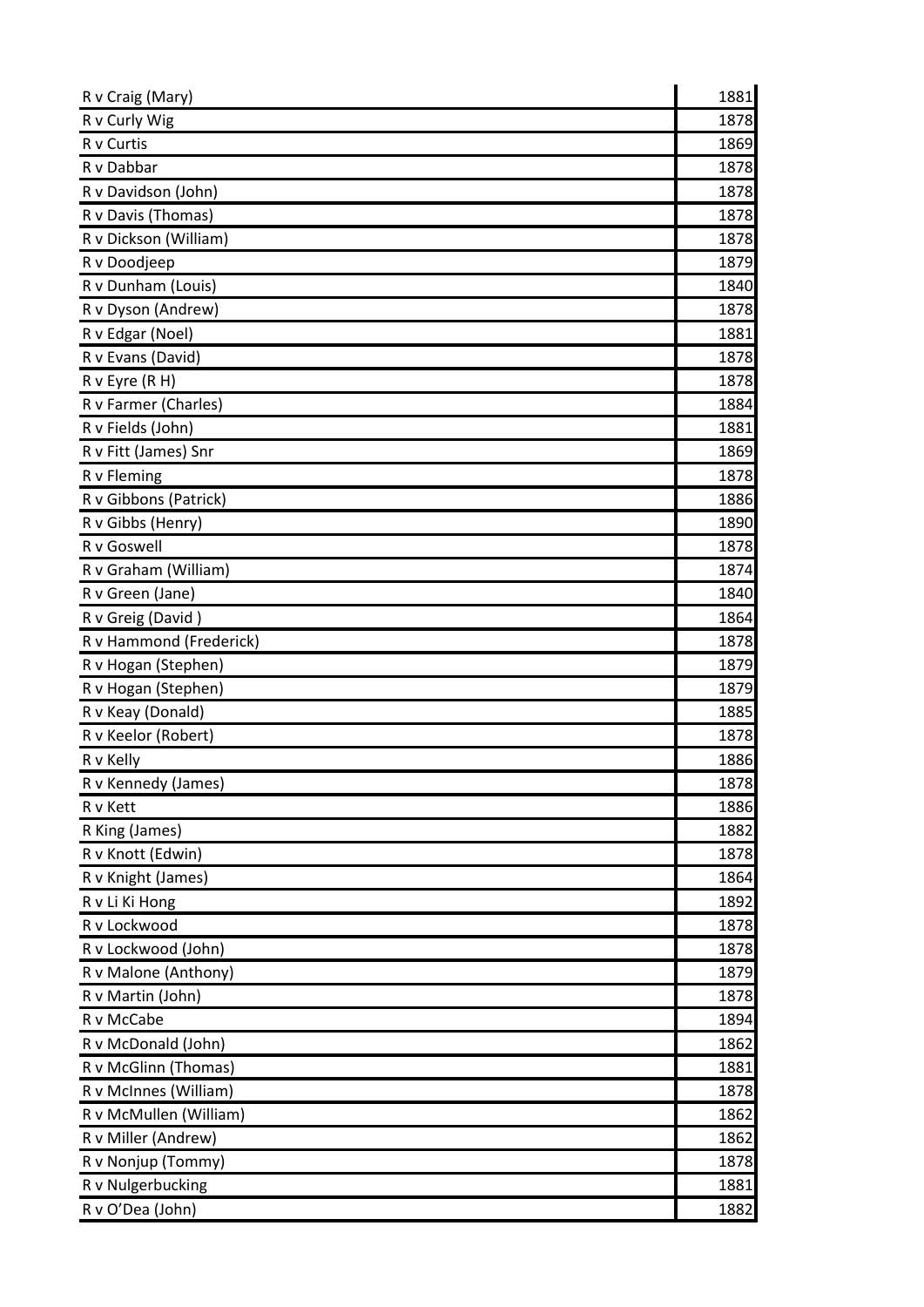| R v Parker (E R)                          | 1877 |
|-------------------------------------------|------|
| R v Petty                                 | 1849 |
| R v Povah (Charles)                       | 1869 |
| R v Pyke                                  | 1881 |
| R Ralph (Joseph)                          | 1869 |
| R v Robson (Thomas)                       | 1884 |
| R v Samuel (Alexander)                    | 1872 |
| R v Seabrook (John)                       | 1878 |
| R v Shannon (Mary)                        | 1878 |
| R v Sheen (George)                        | 1878 |
| R v Shufflebottom (Henry)                 | 1864 |
| R v Smith (Jacob)                         | 1878 |
| R v Stanfield                             | 1886 |
| R v Stanley                               | 1855 |
| R v Taylor (William)                      | 1878 |
| R v Thacker (Jane)                        | 1879 |
| R v Thomson (John)                        | 1862 |
| R v Thomson (William)                     | 1878 |
| R v Turner (W H)                          | 1878 |
| R v Turvey                                | 1878 |
| R v Unknown                               | 1878 |
| R v Voss                                  | 1861 |
| R v Walker (John)                         | 1883 |
| R v White (Elijah)                        | 1872 |
| R v Williams (Henry)                      | 1878 |
| R v Wilson (Dora)                         | 1879 |
| R v Wilson (Dora)                         | 1883 |
| R v Woods                                 | 1849 |
| R v Wright (Alfred)                       | 1878 |
| R v Yambich                               | 1881 |
| Ralph, Joseph, R v                        | 1869 |
| Robinson, Dorret v                        | 1877 |
| Robson (Thomas), R v                      | 1884 |
| Rushforth (John), Molloy (Edward) v       | 1878 |
| Ryan v Mia Mia Pastoral Co                | 1922 |
| Ryan, MacLachlan v                        | 1922 |
| Samson (L & W), Monger (JH), v            | 1842 |
| Samuel (Alexander), R v                   | 1872 |
| Seabrook (John), R v                      | 1878 |
| Shannon (Mary), R v                       | 1878 |
| Sheey (Robert), Smith (Matthew Skinner) v | 1883 |
| Sheen (George), R v                       | 1878 |
| Shufflebottom (Henry), R v                | 1864 |
| Smith (Jacob), R v                        | 1878 |
| Smith (Matthew Skinner) v Sheehy (Robert) | 1883 |
| Stanfield, R v                            | 1886 |
| Stanley, R v                              | 1855 |
| Stevens (Henry), Warren (JV) v            | 1878 |